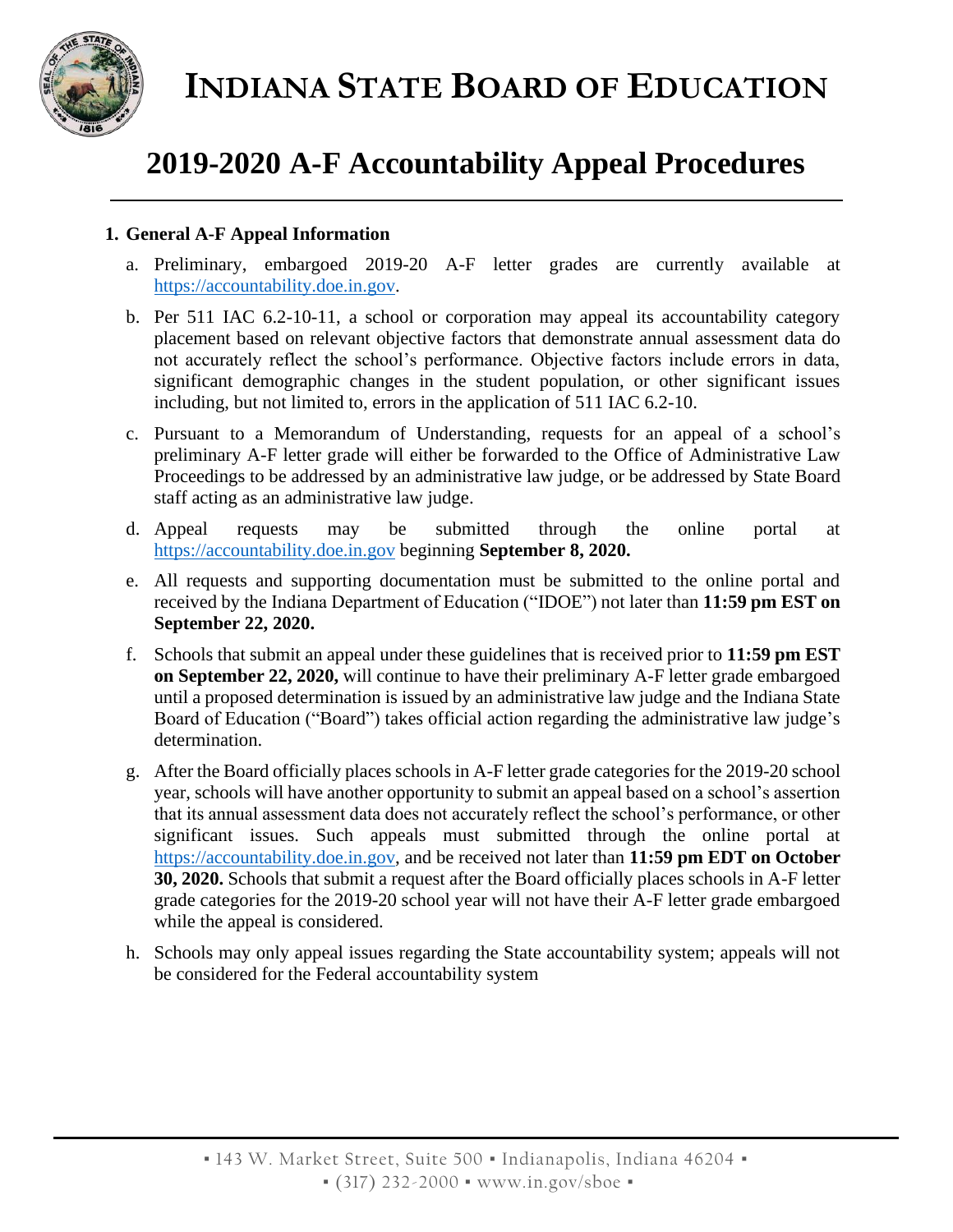### **2. Submission Requirements**

- a. Schools must submit an appeal request via IDOE Online Portal: https://accountability.doe.in.gov. Only requests submitted via the IDOE Online Portal by the stated deadlines will be considered.
- b. Any appeals received by post, email or fax will not be accepted.
- c. Only one request for review may be submitted per school.
- d. An appeal request must include a statement of why the school is appealing its letter grade and may include supporting documentation the school deems relevant to its appeal request.
- e. Each piece of supporting documentation that relates to a specific student must be clearly labeled with the student's STN and first/last name to be considered.
- f. Schools will be contacted if there are one or more issues identified during the submission process.

## **3. How to Submit an Appeal Request**

- a. STEP ONE: Review Report Card Rosters at https://accountability.doe.in.gov.
	- i. Use DOE Online username and password to login.
	- ii. User must have corporation administrator role (traditional & charter public schools) or school administrator role (nonpublic schools) to access report card roster.
	- iii. Please contact  $\frac{\text{school} \alpha \text{ countability} @ \text{doe.in.gov}}{\text{doe.in.gov}}$  if you need assistance.
- b. STEP TWO: Complete Required Documentation
	- i. Statement of Grounds for Appeal
		- 1. Schools/corporations must provide a document that outlines why the school/corporation is appealing its letter grade.
	- ii. Supporting Documentation
		- 1. Schools/corporations may submit any supporting documentation deemed relevant to the grounds for appeal to assist the hearing officer with the appeal review.
- c. STEP THREE: Complete Online Request for Review Form
	- i. Login to https://accountability.doe.in.gov.
	- ii. Create "New Review Request"
		- 1. Click "A-F Appeal Request" button then "Create New A-F Appeal" button
		- 2. Review instructions, corresponding documentation and deadline information
		- 3. Select "school" or "corporation" depending on request
		- 4. Select the applicable "grounds for review"
		- 5. Populate the description area with a brief overview of the request